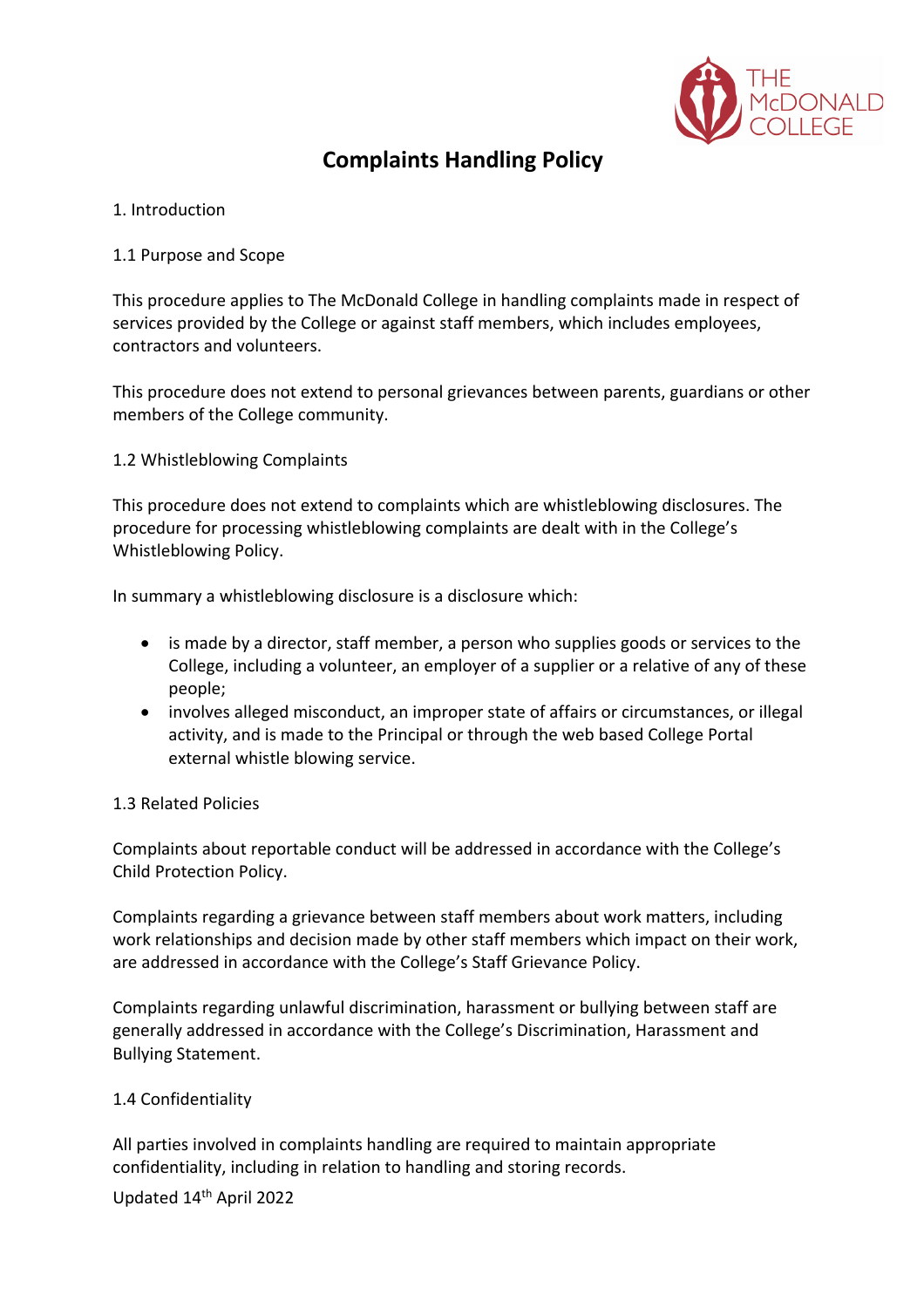

## 2. Complaints

A complaint or grievance is an expression of dissatisfaction made to the College about an educational and/or operational matter relating to services provided by the College or the behaviour or decisions of a staff member, contractor or volunteer, including misconduct.

If a parent/carer or student has a concern about the conduct of a staff member, they should raise their concern with the College in accordance with section 3. If a complaint that concerns the behaviour of a staff member may constitute reportable conduct, the matter will be addressed in accordance with the College's Child Protection Policy in accordance with section 1.2. Please refer to the College's Child Protection Policy for information about reportable conduct. Complainants are not required to assess whether their concern meets the threshold of reportable conduct before making a complaint. Any concern about a child's wellbeing may be reported under this policy.

Complaints may be made by a student or parent/carer.

The College will seek to resolve complaints informally where possible but acknowledges that in some cases a person may wish to make a formal complaint.

#### 3. Raising a Complaint

#### 3.1 The Complainant

Informal complaints may be raised by a complainant directly with the person involved. However, if the complainant does not feel comfortable doing so or the matter is one where it may not be appropriate to do so a complaint can be made to the Deputy Principal or Principal. Any complaint about the conduct of a staff member should be raised directly with the Principal or delegate in the first instance.

Should the matter not be resolved through informal processes, the complainant may raise the matter formally with the College. A formal complaint can be made in writing to the Principal, via email - principal@mcdonald.nsw.edu.au

Where a person wishes to make a formal complaint concerning the Principal the complaint should be made in writing to the Chair of the College Council via email - chairofcouncil@mcdonald.nsw.edu.au . In this situation, the references in this policy relating to the role of the Principal should be read as references to the Chair of the College Council.

#### 3.2 The College

The Principal or delegate will generally acknowledge receipt of a formal complaint in writing as soon as practicable.

Updated 14th April 2022